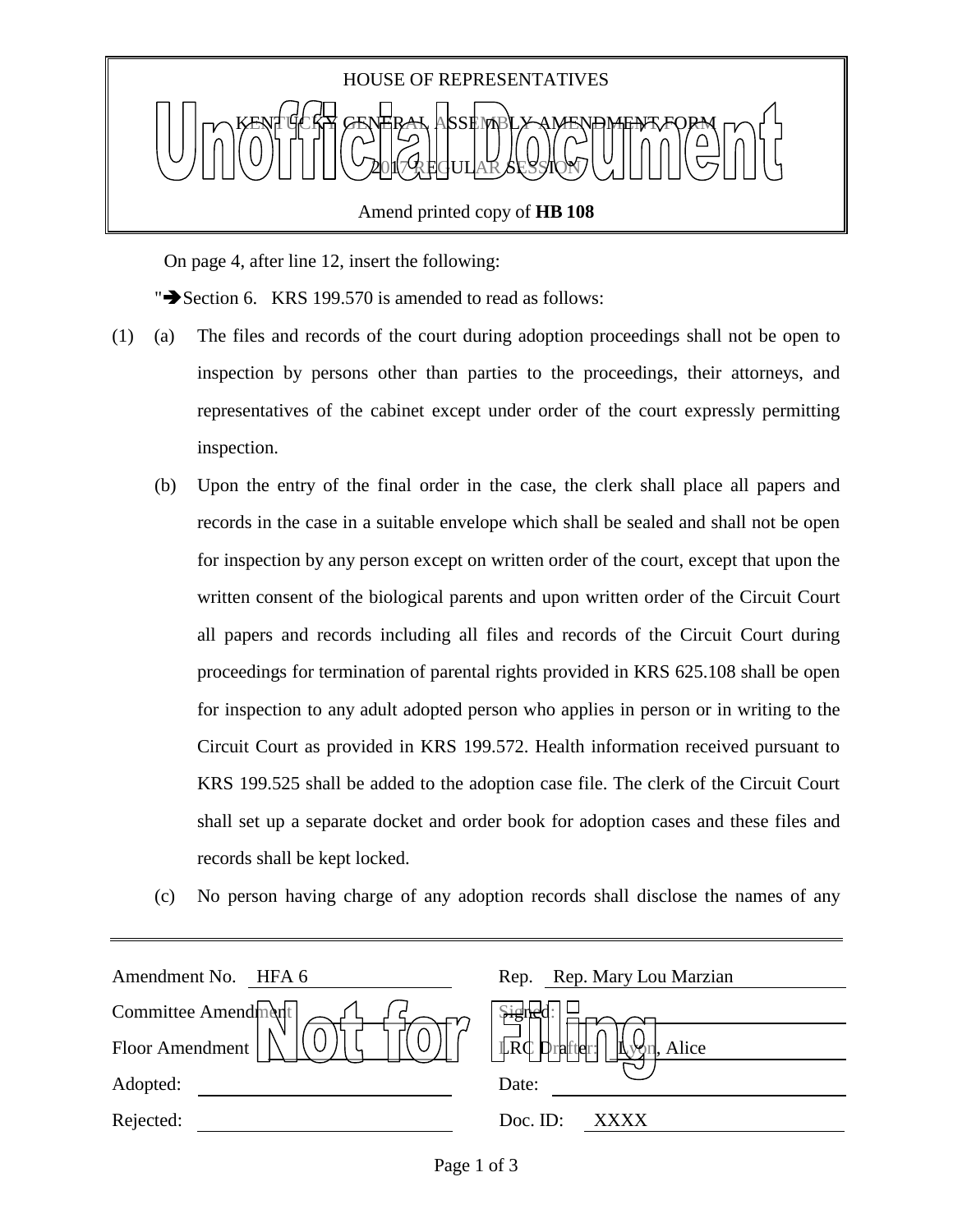

parties appearing in such records or furnish any copy of any such records to any person or other entity that does not meet the requirements of KRS 199.572, except upon order of the court which entered the judgment of adoption.

- (2) After entry of the adoption judgment, the clerk of the Circuit Court shall promptly report to the Cabinet for Health and Family Services of Kentucky full information as called for on forms furnished by the Cabinet for Health and Family Services, necessary to make a new birth certificate conforming to the standard birth certificate form. Upon receipt of this information, the Cabinet for Health and Family Services shall cause to be made a new record of the birth and it shall be filed with the original certificate, and the original certificate shall be stamped with the words, "CONFIDENTIAL -- subject to copy and/or inspection only on written order of the court."
- (3) The new certificate shall set forth the new name, if any, of the adopted child, the names of the adoptive parents, and such other information deemed necessary in accordance with rules and regulations promulgated by the Cabinet for Health and Family Services in issuing of birth certificates. If the adopted child is under eighteen (18) years of age, the birth certificate shall not contain any information revealing the child is adopted and shall show the adoptive parent or parents as the biological parent or parents of the child. If requested by the adoptive parents, the new birth certificate when issued shall contain the location of birth, hospital, and name of doctor or midwife. This information should be given only by an order of the court in which the child was adopted. The new birth certificate shall recite the residence of the adoptive parents as the birthplace of the child and this shall be deemed for all legal purposes to be the birthplace of the child. If no birth certificate is on file for a child born in Kentucky, the Cabinet for Health and Family Services shall prepare a certificate of birth in accordance with the information furnished the cabinet by the clerk of the Circuit Court which issued the adoption order. The Cabinet for Health and Family Services shall